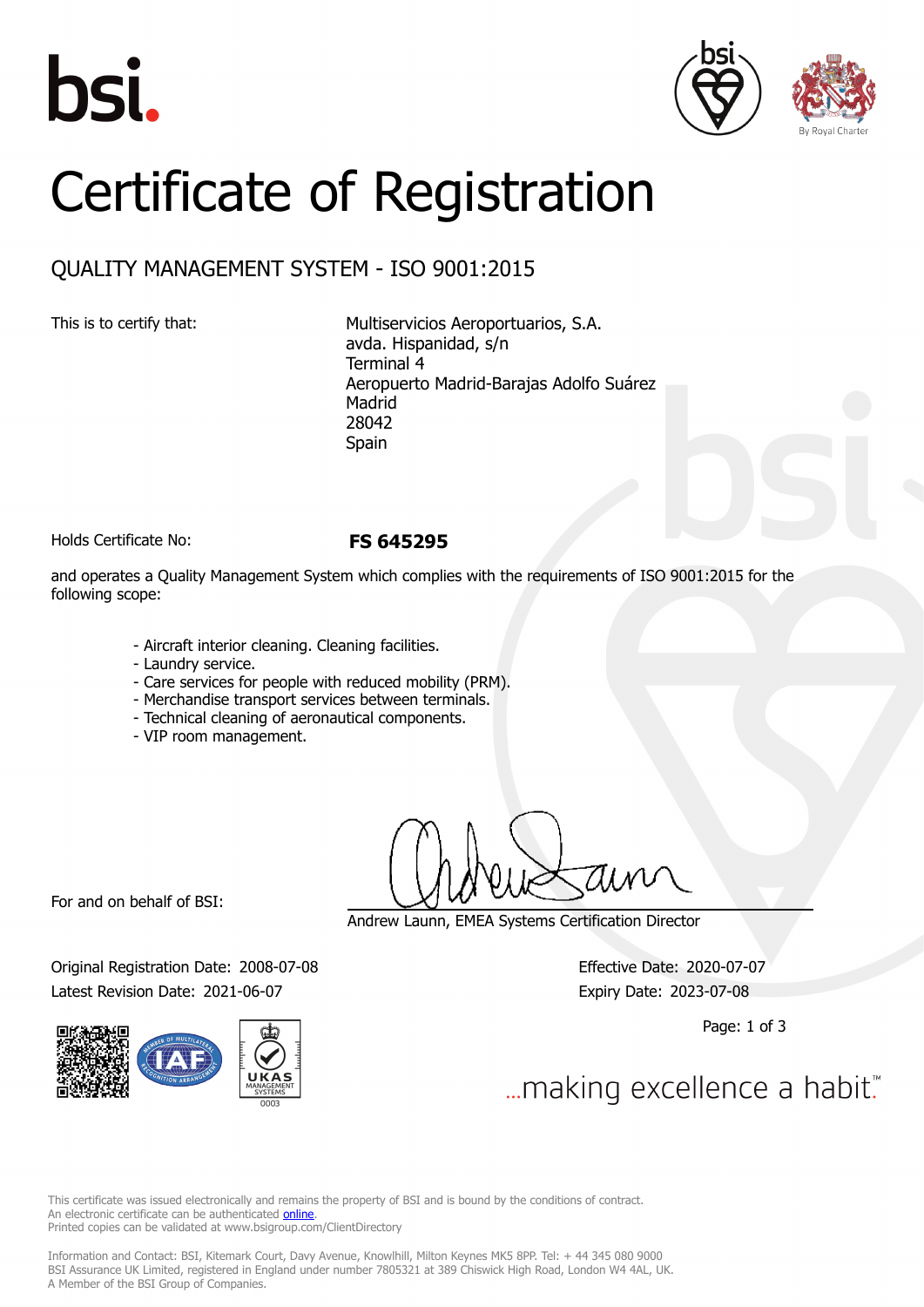#### Certificate No: **FS 645295**

| Location                                                     | Registered Activities                                                                                            |
|--------------------------------------------------------------|------------------------------------------------------------------------------------------------------------------|
| Multiservicios Aeroportuarios, S.A.<br>avda. Hispanidad, s/n | Aircraft interior cleaning. Cleaning facilities:                                                                 |
| Terminal 4                                                   | - A Coruña Airport. Avda. Alvedro, s/n, 15174 Culleredo (A                                                       |
|                                                              | Coruña).                                                                                                         |
| Aeropuerto Madrid-Barajas Adolfo Suárez                      | - Alicante Airport, 03195 l'Altet (Alicante).                                                                    |
| Madrid                                                       | - Asturias Airport, s/n, 33459 Santiago del Monte-Castrillón                                                     |
| 28042                                                        | (Asturias).                                                                                                      |
| Spain                                                        | - Badajoz Airport. Carretera Badajoz-Balboa, s/n, 06195<br>Badajoz.                                              |
|                                                              | - Barcelona-El Prat Airport. Edificio Servicios de Campo de<br>Iberia, 08820 Barcelona.                          |
|                                                              | - Bilbao Airport, 48180 Loiu (Vizcaya).                                                                          |
|                                                              | - Fuerteventura Airport. Carretera Matorral, s/n, 35610 Puerto                                                   |
|                                                              | del Rosario (Las Palmas).                                                                                        |
|                                                              | - Girona Airport. 17185 Vilobí d'Onyar (Girona).                                                                 |
|                                                              | - Granada Airport. Carretera Antigua de Málaga, 18329                                                            |
|                                                              | Chauchina (Granada).                                                                                             |
|                                                              | - Ibiza Airport. Depto. de Servicios, Oficina 612, 07817 San                                                     |
|                                                              | Jorge (Ibiza).<br>- Jerez de la Frontera Airport. Carretera Nacional-IV, km                                      |
|                                                              | 628,5; 11401 Jerez de la Frontera (Cádiz).                                                                       |
|                                                              | - La Gomera Airport. Carretera Hoya de Santiago, s/n, 38812                                                      |
|                                                              | Alejeró, La Gomera.                                                                                              |
|                                                              | - La Palma Airport. Carretera La Bajita, s/n, 38738 Villa de                                                     |
|                                                              | Mazo (Santa Cruz de Tenerife).                                                                                   |
|                                                              | - Lanzarote Airport. Arrecife Ciudad, s/n, 35500 Arrecife (Las                                                   |
|                                                              | Palmas).                                                                                                         |
|                                                              | - Las Palmas de Gran Canaria Airport. Carretera General del                                                      |
|                                                              | Sur, 35077 Gando/Telde, Las Palmas Gran Canaria.                                                                 |
|                                                              | - Madrid-Barajas Adolfo Suárez Airport. Avda. de la                                                              |
|                                                              | Hispanidad, s/n (T4), 28042 Madrid.                                                                              |
|                                                              | - Málaga-Costa del Sol Airport. Avda. García Moratos, s/n. Ed.                                                   |
|                                                              | Actividades Aeronáuticas, Puerta 500, 29004 Málaga.                                                              |
|                                                              | - Melilla Airport. Carretera de Yasinen, s/n, 52005 Melilla.                                                     |
|                                                              | - Menorca Airport. Carretera San Clemente, s/n, 07712                                                            |
|                                                              | Mahón (Menorca).                                                                                                 |
|                                                              | - Palma de Mallorca Airport. 07611 Palma de Mallorca.<br>- Reus Airport. Autovía Tarragona-Reus, s/n, 43204 Reus |
|                                                              | (Tarragona).                                                                                                     |
|                                                              | - San Sebastián Airport. Kalea Gabarrari, 22, 20280                                                              |
|                                                              | Hondarribia (Gipuzkoa).                                                                                          |
|                                                              | - Santander Airport. Carretera del Aeropuerto, s/n, 39600                                                        |
|                                                              | Maliaño (Cantabria).                                                                                             |
|                                                              | - Santiago de Compostela Airport. Carretera Santiago-Lugo,                                                       |
|                                                              | km 11 15820, Lavacolla (A Coruña).                                                                               |
|                                                              | - Sevilla Airport. Carretera N-IV (Madrid-Cádiz), km 532,                                                        |
|                                                              | 41020 Sevilla.                                                                                                   |
|                                                              |                                                                                                                  |
|                                                              |                                                                                                                  |
|                                                              |                                                                                                                  |

### Original Registration Date: 2008-07-08 Effective Date: 2020-07-07 Latest Revision Date: 2021-06-07 expiry Date: 2023-07-08

Page: 2 of 3

This certificate was issued electronically and remains the property of BSI and is bound by the conditions of contract. An electronic certificate can be authenticated **[online](https://pgplus.bsigroup.com/CertificateValidation/CertificateValidator.aspx?CertificateNumber=FS+645295&ReIssueDate=07%2f06%2f2021&Template=cemea_en)**. Printed copies can be validated at www.bsigroup.com/ClientDirectory

Information and Contact: BSI, Kitemark Court, Davy Avenue, Knowlhill, Milton Keynes MK5 8PP. Tel: + 44 345 080 9000 BSI Assurance UK Limited, registered in England under number 7805321 at 389 Chiswick High Road, London W4 4AL, UK. A Member of the BSI Group of Companies.